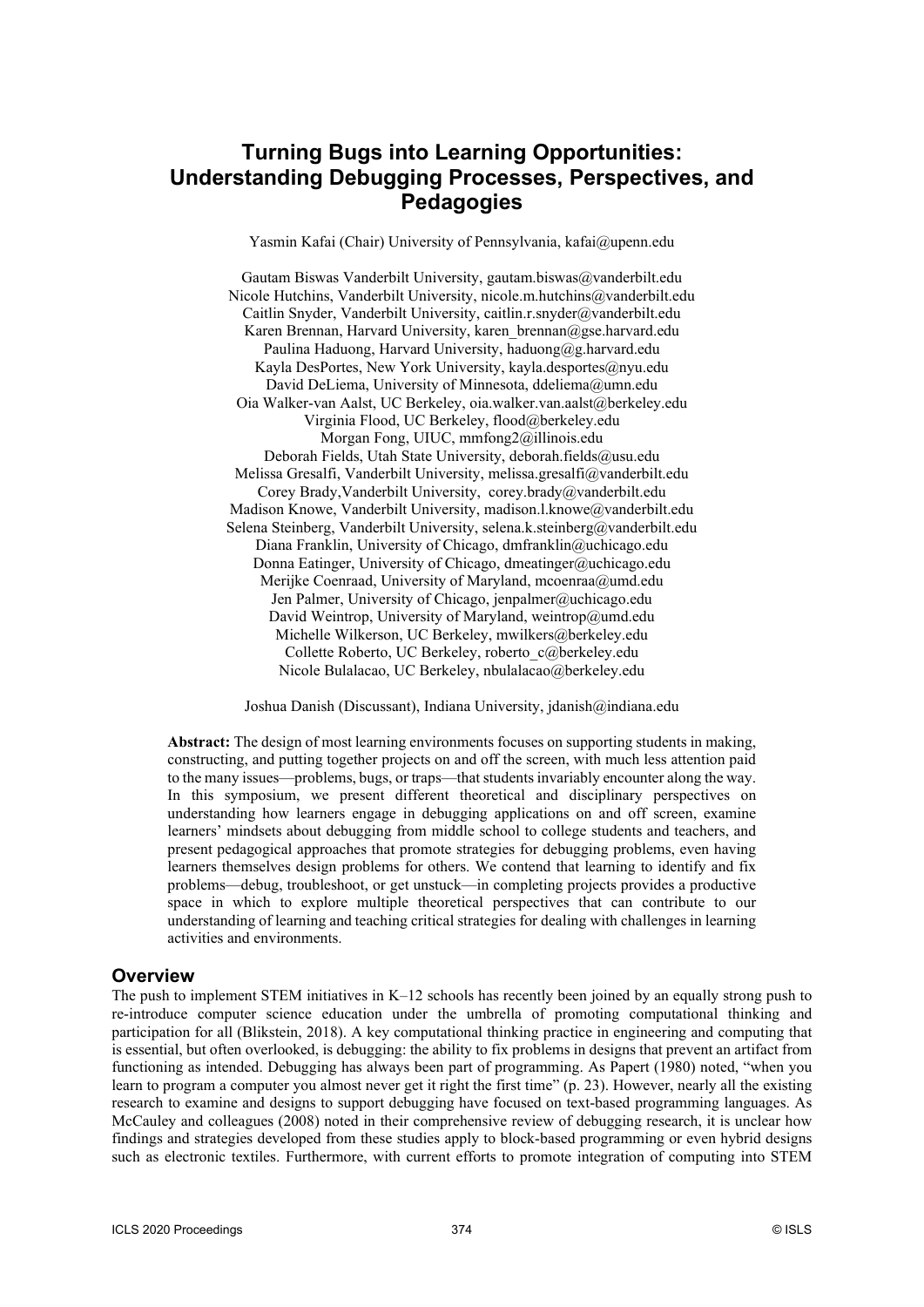areas, applications such as computer simulations and data visualizations provide new and challenging contexts in which debugging can occur. In this symposium we turn our attention to the many types of debugging—small and large—that students face in making, constructing, and putting together learning projects, be it applications, simulations, or programs, on and off the screen. We see debugging as not only an important *technical* skill that can engage students in a critical application of computational thinking but also a *developmental* skill in which students learn to face challenges and persevere in fixing them using a pedagogical concept that sees failure or problems as providing richer opportunities for learning.

Symposium contributors will examine the role of debugging in the learning process and products as it is situated within a wide range of STEM content areas (e.g., mathematics, science, engineering, and computer science) and learning contexts (e.g., classrooms, afterschool programs, and professional development). Contributions draw from a variety of theoretical traditions (e.g., cognitive, constructivist, and sociocultural theories) and methods (e.g., ethnography, interaction analysis, and interviews). One constant, however, is that presentations focus on debugging as the main topic of study, considering it through three primary lenses which include:

- 1. Understanding **debugging processes**. How do students learn debugging? What are some of the major challenges? In what kind of processes and strategies do they engage? What kind of mindsets, stances (Fong et al.; Gresalfi et al.) or approaches (Biswas et al; DesPortes; Franklin et al.) do they bring to debugging tasks? How do students engage in debugging physical computing systems which are are on and off the screen (DesPortes; Fields et al.; Franklin et al.)?
- 2. Comparing how different **disciplinary perspectives** frame students and teachers' actual experiences in identifying and solving bugs. For instance, in computer science it is called debugging (posters by Fong et al.; Brennan et al.; Franklin et al.) while in engineering the focus is on troubleshooting systems (posters by Biswas et al; Franklin et al.; Gresealfi et al.). Activities that involve physical computing such as Arduinos and LEGOs often intertwine these perspectives (posters by DesPortes; Franklin et al.)
- 3. Considering how **pedagogical approaches** can help learners overcome challenges, in particular those that provide learners—whether teachers or students —with more agency. Here symposium presentations give a wide array of examples: engaging teachers with debugging experiences and materials (Brennan et al.), and providing students with scaffolds (Biswas et al.), opportunities to refactor "inefficient" code (Fong et al.;), mnemonics (Franklin et al.), visualizations (Wilkerson et al.), and tasks that ask students to fix bugs (Gresalfi et al.) and design projects with bugs for others to identify and fix (Fields et al.).

By bringing together these different studies, we contribute to learning sciences research and design in two ways. First, we present the nuanced dimensions through which to understand and operationalize debugging of problems, bugs, or traps: agency (fixing versus designing bugs); context (bugs that are unplanned, unintended, or against hypotheses); and stances (framing, refactoring, reflecting, decomposing). Secondly, the symposium presents a number of practical classroom supports for debugging (building repertoires, providing mnemonics, developing bugs), each of which is actionable, warrants further research, and should be considered alongside the other factors.

After a brief introduction by the chair to the theme and focus of the symposium, each presenter will give a two-minute overview of how they approached debugging in the research or design of learning activities, followed by visits to different poster stations. Our discussant will review overarching themes and address the following research questions: (1) How can we understand debugging in different disciplinary contexts? What are overlapping features? Where are distinctions? (2) In which ways do students deal with challenges and failure? (3) How can teachers learn and provide support to students' debugging efforts? What do teachers need to know about students' challenges? And (4) What are important directions for future research? We will then open up the panel to Q&A with the audience.

## **Getting unstuck: Designing teacher resources to support conceptual and creative fluency with programming**

Karen Brennan and Paulina Haduong, Harvard University

K–12 introductory programming experiences are often highly scaffolded, and it can be challenging for students to transition to open-ended programming activities—activities that necessarily involve moments of failure—later in (and out of) school. Teachers can provide critical support for learners to "get unstuck" from these moments of failure, helping students develop the cognitive, social, and emotional capacities required for conceptually and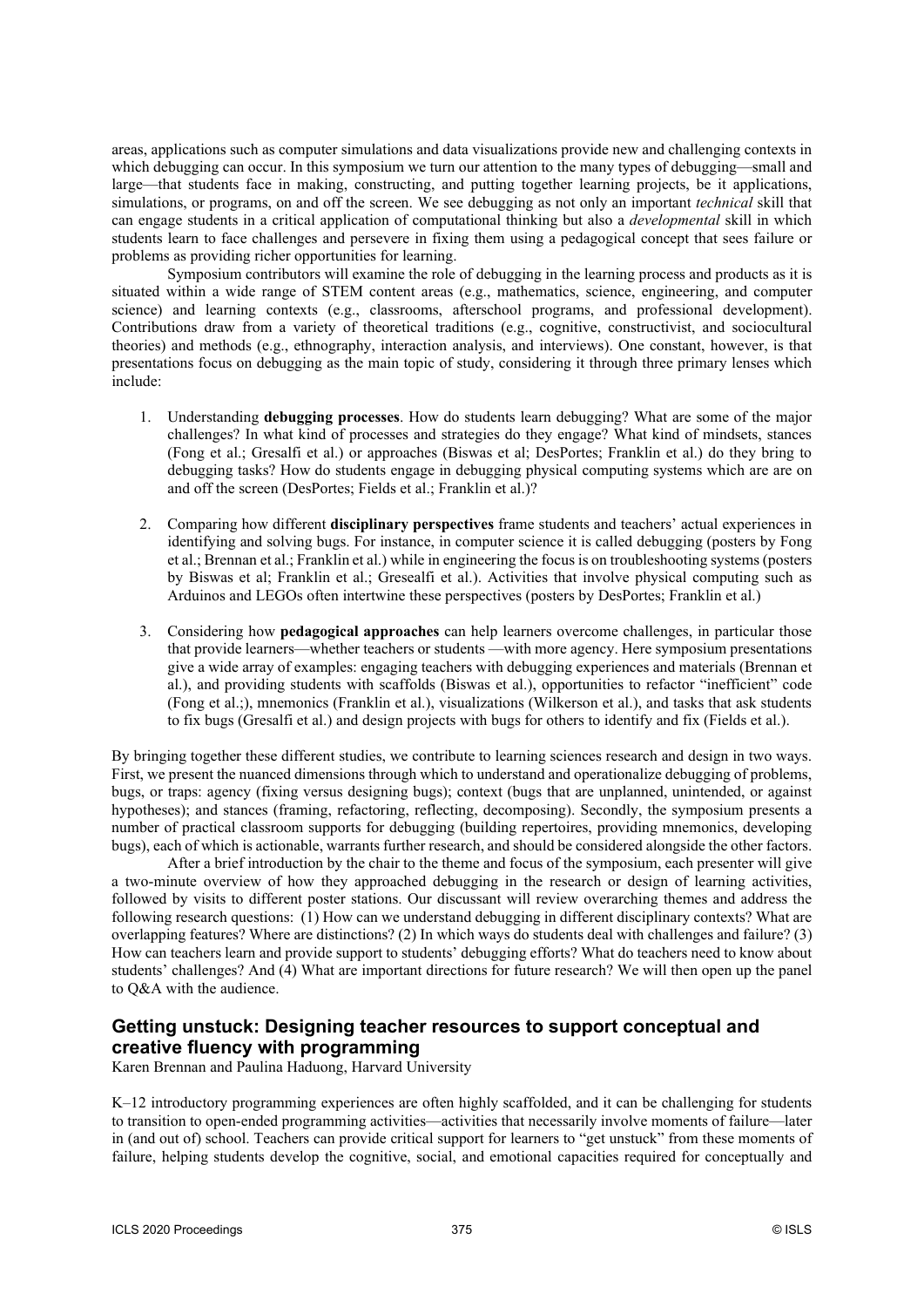creatively complex programming challenges (McCauley et al., 2008). However, teachers, and particularly elementary and middle school teachers, often lack the programming content knowledge, skills, and practices needed to support deeper and more meaningful programming experiences for students (Blikstein, 2018).

Professional development opportunities can cultivate teacher expertise, especially when supported by curricular materials that bridge teachers' professional learning and students' classroom learning. In this poster session, we will present *Getting Unstuck* (https://gettingunstuck.gse.harvard.edu/), our NSF-funded approach to supporting teacher learning through the design and evaluation of (1) an email-based learning experience for teachers to develop conceptual and creative fluency through 21 days of short, daily programming prompts featuring the Scratch programming environment (Haduong & Brennan, 2019) and (2) educative curricular materials for the classroom (Davis, Palincsar, Smith, Arias, & Kademian, 2017), based on the online experience and co-designed with participants.

*Getting Unstuck* emphasizes three activities to support the development of conceptual and creative fluency with programming: *create*, *share*, and *reflect*. For *create*, learners construct a project in response to a programming prompt that emphasizes a particular computational concept. For example, the prompt "Create a project that controls the appearance of a sprite via the keyboard" invites learners to explore interactivity and events. For *share*, learners post their projects online via the Scratch online community to receive feedback from others. For the initial offering of Getting Unstuck, several thousand projects were shared by 400 participating teachers over the 21 days. In addition to receiving feedback on their own work, sharing facilitated access to others' projects, enabling learners to experience different approaches to problem solving and getting unstuck. For *reflect*, learners respond to questions, either in a digital journal on the project's Scratch community page, about their project-building process, with an emphasis on challenges, failures, and bugs—and how they responded to those challenges. In this session, we will focus on the translation of the *create-share-reflect* activities from our email-based experience to educative curricular materials for 3rd through 5th grade students and their teachers.

#### **Debugging for synergistic learning in learning by modeling environments**

Gautam Biswas, Nicole Hutchins, and Caitlin Snyder, Vanderbilt University

Calls to increase authentic engagement in science practices (NGSS, 2013) have highlighted the need for integrating computational modeling in STEM classrooms. Computational modeling is a multifaceted process that enables students to develop critical thinking and problem solving skills. Students must plan, develop, test, and refine their models for use in learning about and applying scientific phenomena (Hutchins et al., 2018, Snyder et al., 2019). We propose that debugging is a key modeling process that requires the tight integration of learning domain and computational thinking (CT) concepts and practices, and we term this integration as *synergistic learning* that simultaneously enhances STEM and CT learning opportunities. Analyzing debugging processes can help us understand how students combine their STEM and CT knowledge to build computational models and identify and correct errors in these models. To evaluate this claim, we analyze computational modeling actions and discourse data during debugging processes to demonstrate the role of debugging on *synergistic learning*.

Our work centers on applications of our Collaborative, Computational STEM (C2STEM) learning environment in high school physics classrooms. C2STEM extends a visual, block-based programming approach by providing domain-specific modeling blocks in the target STEM domains along with associated data processing tools. Following scaffolded, instructional tasks targeting the development of STEM conceptual knowledge (Hutchins et al., 2019), students are tasked with developing computational models that require CT skills (e.g., the programming of a truck to start from rest, speed up to a speed limit, maintain that limit, and then slow down to a stop at a stop sign). In particular, we have analyzed students' model building work (individual and collaborative) through debugging episodes in three key modeling applications: (1) applying *systems thinking* to identify and initialize needed variables and how they interact for computational modeling; (2) *decomposing model behaviors* using conditional logic to determine stopping conditions, and when behaviors of objects change in the environment (e.g., from cruising to slowing down), and (3) *analyzing and interpreting data* to understand and correct model behaviors. Developing debugging practices (e.g., utilizing visual feedback from the simulation and environment tools or evaluating data capture tools based on expected outcomes to identify coding errors) in conjunction with other NGSS science practices also provides key opportunities for students to develop synergistic learning of STEM and CT concepts and practices. We provide our analysis of these processes and discuss implications for future integration of learning-by-modeling in STEM domains.

## **Debugging with the Arduino: Insights from a lab-based analysis of novices debugging their mistakes**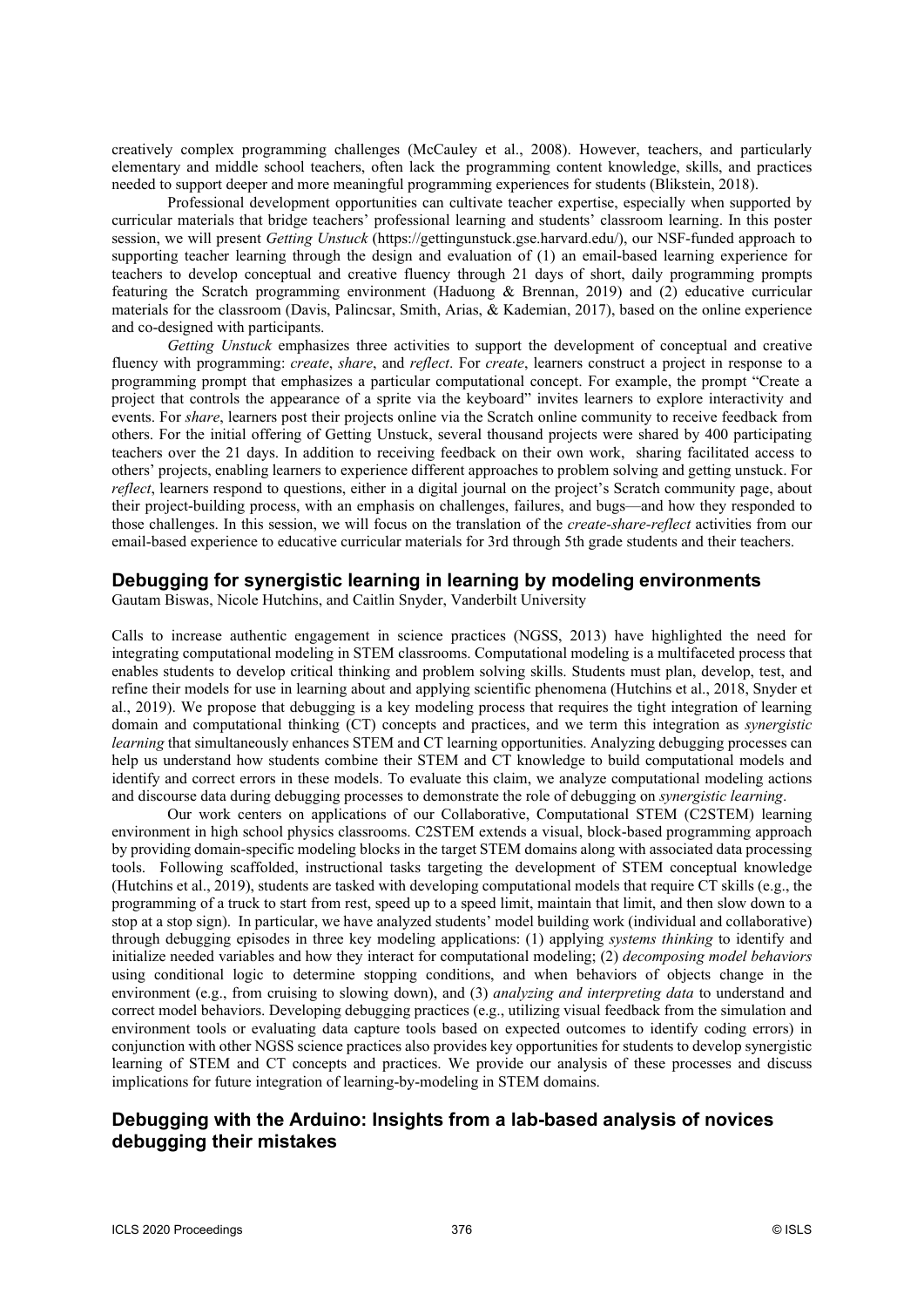#### Kayla DesPortes, New York University

Physical computing learning environments can be challenging landscapes for novicesto navigate. While the crossdisciplinary nature offers opportunities to leverage the physical nature to integrate computing in unique and meaningful ways, it can be difficult for learners to work across the coding, the electronics, and the materiality of the projects. Due to the complexity, debugging in these environments presents unique hardships as the mistakes across the coding and electronics impacts the functioning and perception of the state of the system and its "correctness". Prior work has demonstrated that even skilled programmers' debugging skills do not necessarily translate to physical computing activities (Booth et al., 2016). While some researchers and developers have chosen to begin to blackbox certain components of either the electronics or code (Searle et al., 2016), the domain of debugging needs to be further analyzed to understand novices approaches and processes, such that we can develop new techniques for assisting in the process.

The work advocates for the need to consider debugging as a central component of physical computing education, while developing insights into how we might accomplish this. The poster examines a real-time analysis of 15 novices' debugging practices while working in a laboratory environment using the Arduino. In the study, 5 of the 15 students completed a think-aloud protocol throughout the process, while the other 10 traversed the learning activities and tasks without thinking aloud. While the Arduino has been noted for the difficulties it might introduce into the learning environment, it still remains one of the most common prototyping devices in secondary and post-secondary educational environments. The study has been reported on in a previous publication (DesPortes & DiSalvo, 2019), and these results expand the contributions with a deeper analysis of the debugging practices and processes inclusive of exploring when and how bugs were introduced across the circuits and code, how long they persisted, how the bugs were diagnosed, and a reflection of what this might mean for how we design scaffolding surrounding debugging.

## **Debugging by design: Learner and teacher perspectives on making bugs for others**

Deborah A. Fields, Utah State University, and Yasmin B. Kafai, University of Pennsylvania

While research on debugging reaches back into the early days of educational computing (e.g., Soloway & Spohrer, 1991), most approaches to teaching debugging tend to focus on succinct, screen-based problems with the objective of finding and fixing one bug in a piece of code (see McCauley et al., 2008). However we see two problematic issues with this type of approach. First, bugs that arise in open-ended design situations are often much more complex, with multiple problematic bugs overlapping and difficult to identify. In situations of physical computing (e.g., robotics, electronic textiles) the situation can become even more complex as bugs may occur on and off screen, and even in ways that stretch across both spaces, creating even more challenging situations for students seeking to isolate, identify, and fix problems. Second, designing such debugging scenarios often takes on a surprisingly instructionist stance where the teacher is in control of choosing and creating bugs. Here we propose a paradigmatic twist by having students intentionally design buggy (rather than functional) computational artifacts.

In this poster, we examine the feasibility of students' debugging by design (DbD for short) for learning and teaching about debugging. We present findings from a classroom study in which students created, exchanged, then solved buggy projects for each other. The study took place over a period of 8 class periods (~55 minutes each) about three-quarters of the way through a larger, 12-week electronic textiles unit (http://exploringcs.org/etextiles) in a 9<sup>th</sup> grade high school introductory computing class in the United States. E-textiles involve stitching circuits with conductive thread to connect sensors and actuators to microcontrollers. Making an e-textile involves not only designing functional circuits but also writing code that controls interactions—thus providing myriad opportunities for bugs in crafting the physical artifact and designing the circuits and programming. In this poster we introduce the design of the DbD unit and address the following research questions: (1) What did students gain from this experience? (2) How did participation in DbD shape students' later design experiences in the e-textiles unit?

Data for the study include daily written field note observations, daily teacher reflections, student artifacts (buggy project designs and written reflections), and reflective interviews  $(n=21 \text{ of } 25 \text{ students})$  conducted at the end of the unit where students considered the role of DbD in their later designs, collaborations, and problemsolving practices. Analysis primarily consisted of two-step, open coding of transcribed student interviews and reflections (Charmaz, 2014), followed by a comparison with the teacher's daily reflections and recorded observations to provide a fuller picture of the experience and expand on design recommendations. Overall findings included a broader knowledge base of types of problems, better abilities to detect and fix problems, improved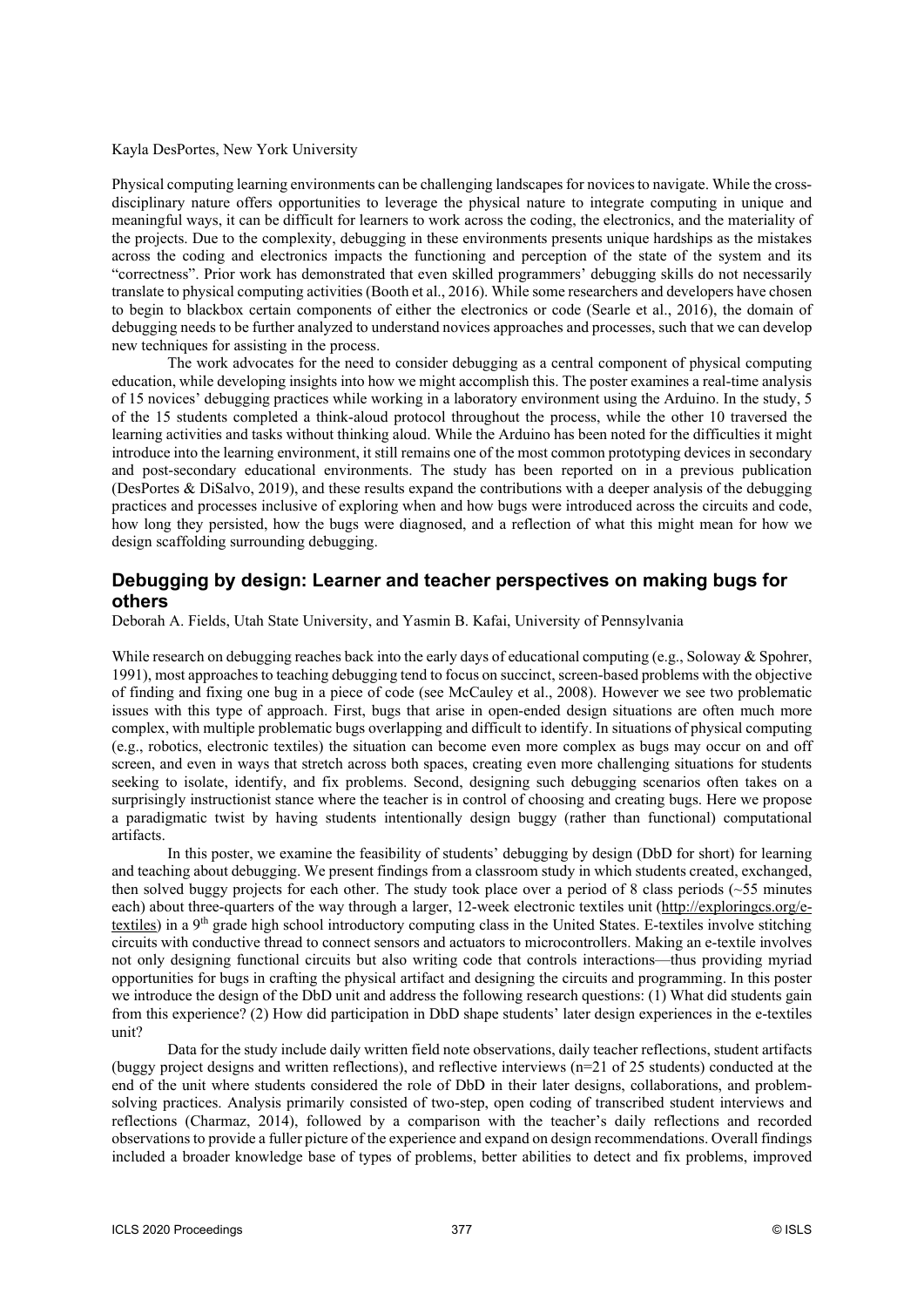collaborative problem solving with others, and greater confidence in debugging. In the full poster, we explore these findings in detail and address opportunities and challenges that debugging by design provides in student learning.

## **When features become bugs: Stance-taking around refactoring in a coding classroom**

Morgan Fong, University of Illinois Urbana-Champaign, Oia Walker-van Aalst, University of California, Berkeley, Virginia Flood, University of California, Berkeley, and David DeLiema, University of Minnesota

Working solutions to problems are not definitive end points. Because computer programming is a discipline with a long history of valuing the refinement of working solutions toward standards of elegance, efficiency, communicability, and deeper knowledge (e.g., K–12 Computer Science Framework, 2016), code that is technically correct can be treated as buggy. This process of *refactoring* already viable code, which among professionals is "widely recognized as one of the principal techniques" of software development (Demeyer, 2005, p. 1), demands further attention in K-12 CS education spaces to understand the *power-laden* context in which instructors and students *position* (van de Sande & Greeno, 2012) code as "inefficient" or "inelegant," including how students publicly *contest* or *oppose* one another's stances (Dubois, 2007). We thus ask: How (if at all) do instructors and students' efforts to see, promote, and resist refactoring reveal facets of power and inequity in a coding classroom?

To answer this question, we document how 5th-6th grade students and their undergraduate instructors weigh the possibility of refactoring working code in an informal summer CS workshop. We examined a 25-minute stretch of classroom activity in which a hard-coded sequence, copy-and-paste, a series of loops, and one nested loop were explicitly evaluated as routes to the same solution. We transcribed and analyzed through the method of conversation analysis all of the talk, gesture, and action (Goodwin, 2018) in whole-class discourse and at three tables (14 students total), based on video and screen recordings of each table and laptop.

With an eye toward the amplification and attenuation of inequity in collaborative programming spaces (Shah & Lewis, 2019), we describe how the refactoring stance-taking process involved *evaluating* the possibility of revision, *positioning* oneself in support or opposition of revision, and *aligning* or *misaligning* with other prior stances. The study reveals how students enacted power to voice their stance (e.g., "I don't feel like using a forloop. It's too much work"), misalign or align explicitly with previous stances ("It's actually a lot less work"), and drive action through their stance, including how instructors endorsed (e.g., "I'm shook") or marginalized ("He found copy and paste a hack") different routes. Because it is within these discourse spaces that instructors and students introduce, characterize, promote, and contest disciplinary values about being a coder, educational researchers should carefully understand these social dynamics to foster supportive learning spaces.

### **WHAT A MESS: Developing strategies to introduce K-8 students to debugging**

Diana Franklin, University of Chicago, Donna Eatinger, University of Chicago, Merijke Coenraad, University of Maryland, Jen Palmer, University of Chicago, and David Weintrop, University of Maryland

Debugging can be a foreign and frustrating process for learners as they confront unexpected outcomes - delaying the gratification of seeing their program work as intended. With young children, even relatively simple bugs may derail their engagement with the learning activity. However, the process of debugging can be generative for learners and bugs often expose gaps in understanding and misconceptions providing insight to educators (McCauley, Fitzgerald, Lewandowski, Murphy, Simon, Thomas, & Zander, 2008). When teaching debugging, a central goal is enabling students to choose debugging strategies strategically based on the type of error they identify (Rich, Strickland, Binkowski, & Franklin, 2019). Since one of the most difficult parts of debugging for students is finding the bug in the first place (Fitzgerald, McCauley, Hanks, Murphy, Simon, & Zander, 2010), our work creates mnemonic instructional scaffolds for students to bootstrap the debugging process. For this work, we sought to answer the question: How can we scaffold young learners in debugging Scratch projects? To answer the question, we began by observing students playing Scratch Charades, a game where students act out Scratch scripts, to identify types of errors. These errors were then used to create a debugging mnemonic to help young learners develop debugging skills. The developed mnemonic is WHAT A MESS. It first helps learners identify the issue: **W**hat is the program trying to do, **H**ow did it go wrong, **A**nalyze what happened and **T**hree before me (a common peer-first help-seeking strategy), and then directs learners' attention to common sources of bugs: **A**rguments, **M**issing blocks, **E**xtra blocks, **S**crambled blocks, and **S**ubstituted blocks.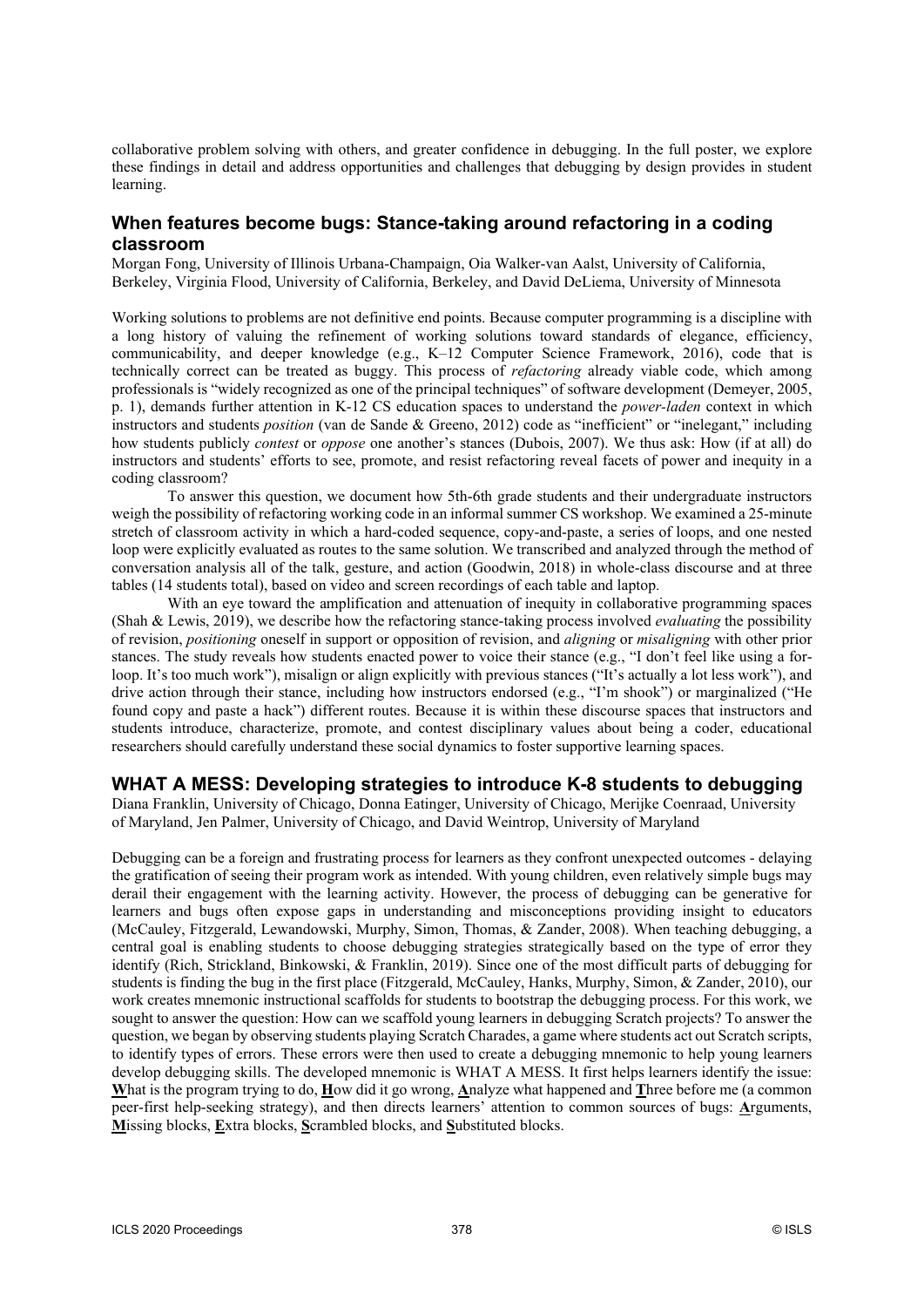In this poster, we present the WHAT A MESS debugging scaffold and show how it was integrated into a formal Introduction to Debugging unit within Scratch Encore (Franklin et al., 2020), a middle-school intermediate Scratch curriculum. The debugging mnemonic was integrated into early activities alongside learning strategies designed to help students attend to various components of a Scratch program. We created a series of Scratch Encore activities to lead students through noticing a bug, identifying its cause, and fixing the bug with the help of the WHAT A MESS framework. These activities were taught in 25 middle school classrooms (grades 5-8) in a large, urban school district. To understand how learners employed the WHAT A MESS approach, we use automated assessment tools to examine debugged Scratch projects from the students and are analyzing the curricular worksheets for these lessons This poster contributes to our understanding of how to scaffold young learners in developing debugging skills and introduces the WHAT A MESS mnemonic as an accessible introduction to the essential computing practice of debugging.

### **Debugging data: Diagnosing, evaluating, and repairing data for analysis**

Michelle Hoda Wilkerson, Collette Roberto and Nicole Bulalacao, UC Berkeley

Data analysis and visualization is becoming a major focus in computing education (Gould, et al., 2016; Magenheim, 2017). Computational tools and methods have changed how data are collected, explored, and analyzed; this has provided scientists and students unprecedented access to existing datasets that can be adapted for use toward a given line of inquiry (Wallis, Milojevic, Borgman, & Sandoval, 2006). But while there is growing interest in supporting students' analysis and visualization of such datasets, the process of data preparation is often discounted as only a precursor or barrier to meaningful data work (e.g., Kandel, et al., 2011).

In this poster, we build on information visualization (Wickham, 2016) and data science education (Erickson, et al., 2019) literatures to reconceptualize the data preparation process as one of data debugging. Importantly, as debugging highlights the fallibility and social construction of computer programs, data preparation as "debugging" highlights the social and cultural nature of data as scientific text. McCauley and colleagues' (2008) review of debugging strategies highlights a general sequence in which programmers: (1) compare intended and actual program outcomes; (2) learn program structure; (3) evaluate possible sources of breakdown; and (4) repair. We similarly find students engage in data preparation through (1) comparing provided data to intended/expected uses; (2) learning the data's structure; (3) evaluating misalignments; and (4) manipulating the data accordingly through restructuring, merging, filtering, constructing new measures or visualizations, and so on.

This poster will illustrate how students build data debugging repertoires across three studies. In the first, secondary school students (n=14) prepared and analyzed data collected during video game play in order to improve their gameplay strategies. In the second, secondary and community college students (n=10) completed a sequence of task-based interviews in which they were asked to manipulate and analyze provided datasets in order to investigate multivariate relationships, including temporal and spatial relationships, in complex systems. In the third project, middle school students (2 teachers; 5 classes) manipulate public datasets in order to reflect and explore consequential everyday practices—such as analyzing water consumption in light of frequent drought conditions, or analyzing the nutritional content of breakfast routines.

### **Framing the task: Debugging vs. exploring as opportunities to learn**

Melissa Gresalfi, Corey Brady, Madison Knowe, Selena Steinberg, Vanderbilt University

Debugging has been identified as a significant practice of programming. It is both an inherent aspect of programming—that is, figuring out on the fly what something might not be working—and also a separate practice that could possibly be learned and perfected separate from specific programming environments (Lee et al, 2014; Rich et al, 2019). However, we know less about how students learn about debugging, and what kinds of activities and environments influence that learning. Centalr to our definition of debugging is the notion of repair. Specifically, we see debugging as an act of establishing a conversation with code that can be interrogated, refined, and extended iteratively. Who is involved in the conversation might matter--if you are attempting to mediate between someone else's ideas and the code they produced, that sets you up for a different kind of activity (maybe) than if you are mediating between your own ideas and your own code.

In this poster we explore debugging as a conversation by considering the ways the *framing* of a task influences students' programming activity. Frames are people's (often tacit) answers to the question, "What is it that's going on here?" (Goffman, 1974, p. 8), and these expectations influence the ways students respond to curricular tasks and to others in a setting. Specifically, we explore how two intentionally different frames—fixing and exploring—position students to engage similar tasks differently. In the study, which took place in the context of a week-long summer camp about Art and Coding, we introduced students (n=20) to the formal idea of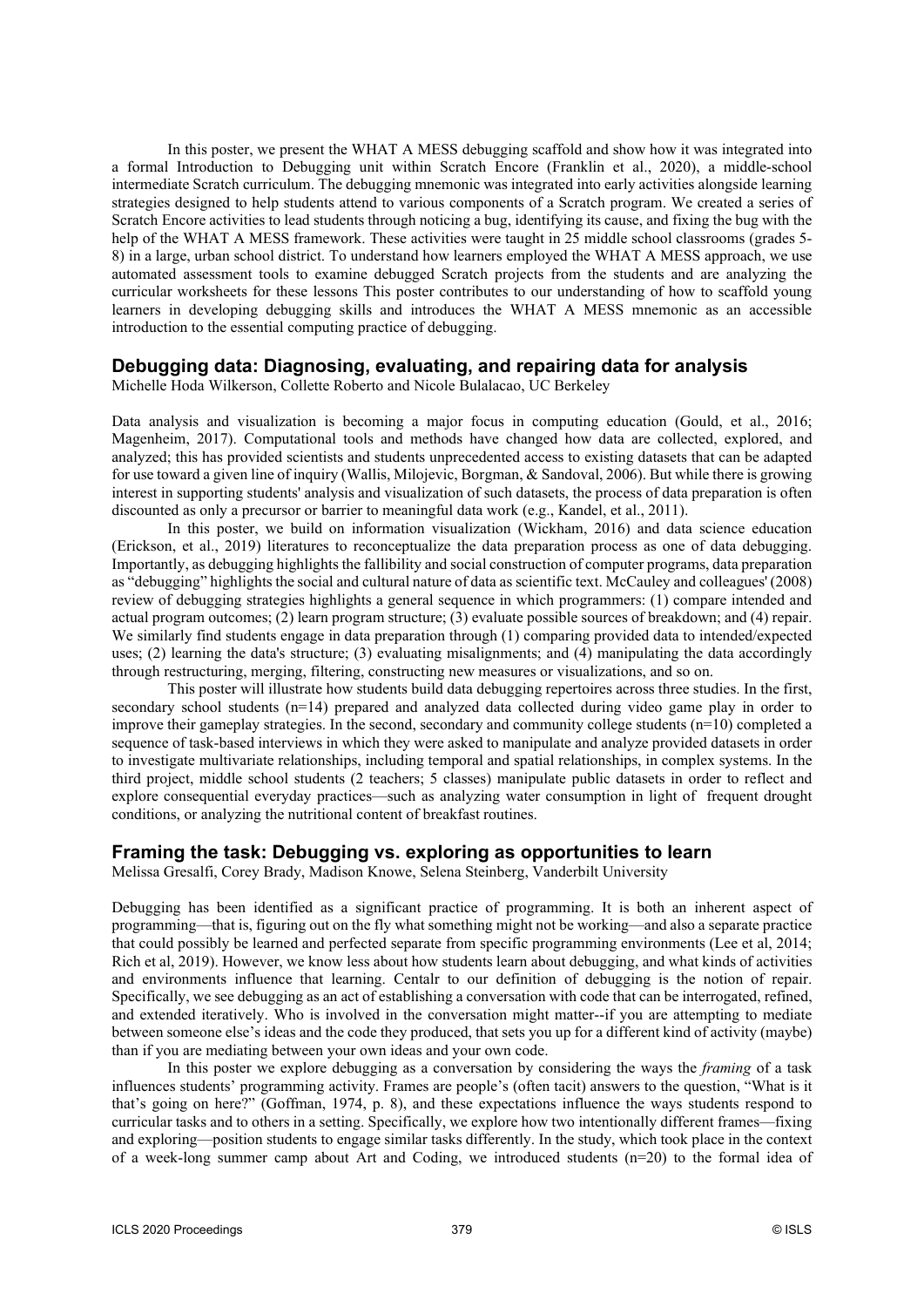debugging through a series of complex problems that were embedded in the programming environment with which they were familiar (NetLogo). We asked them to "fix a bug" by considering a client's failed solution to their desired end goal, and to offer "new ideas" by expanding on the client's goal in different ways. Our analysis considers students' approach to these different tasks, and specifically, how being asked to identify a mistake, on the one hand, attunes students to different possibilities and potentials than being asked to explore possible extensions. This analysis contributes to our ongoing understanding of debugging as an interactive accomplishment between person and environment, and specifically helps identify the importance for designers to think about the frames that students bring to bear on their activity as a critical aspect of their engagement.

#### **References**

- Basu, S., Biswas, G., Sengupta, P., Dickes, A., Kinnebrew, J. S., & Clark, D. (2016). Identifying middle school students' challenges in computational thinking-based science learning. *Research and Practice in Technology Enhanced Learning*, 11(1), 1-35.
- Blikstein, P. (2018). *Pre-college computer science education: A survey of the field*. Mountain View, CA: Google LLC.
- Booth, T., Stumpf, S., Bird, J., & Jones, S. (2016). Crossed wires: Investigating the problems of end-user developers in a physical computing task. In *Proceedings of the 2016 CHI Conference on Human Factors in Computing Systems* (pp. 3485-3497). ACM.
- Brown, A. (1992). Design experiments: Theoretical and methodological challenges in creating complex interventions in classroom settings. *The Journal of the Learning Sciences*, *2*(2), 141-178.
- Charmaz, K. (2014). *Constructing grounded theory*. Sage publications, Thousand Oaks, CA.
- Cooper, S., & Cunningham, S. (2010). Teaching computer science in context. *ACM Inroads*, 1(1), 5–8.
- Davis, E. A., Palincsar, A. S., Smith, P. S., Arias, A. M., & Kademian, S. M. (2017). Educative curriculum materials: Uptake, impact, and implications for research and design. *Educational Researcher, 46*(6), 293–304.
- Demeyer, S., Van Rysselberghe, F., Gîrba, T., Ratzinger, J., Marinescu, R., Mens, T., et al. (2005). *The LANsimulation: A Refactoring Teaching Example*. Proceedings of the 2005 8th IWPSE, Lisbon, Portugal.
- DesPortes, K., & DiSalvo, B. (2019). Trials and Tribulations of Novices Working with the Arduino. In *Proceedings of the 2019 ACM Conference on International Computing Education Research* (pp. 219- 227). ACM.
- Du Bois, J. W. (2007). The stance triangle. In R. Englebretson (Ed.), *Stancetaking in Discourse* (pp. 139-182). Amsterdam, PA: John Benjamins Publishing Company.
- Erickson, T., Wilkerson, M. H., Finzer, W., & Reichsman, F. (2019). Data moves. *Technology Innovations in Statistics Education, 12*(1).
- Fitzgerald, S., McCauley, R., Hanks, B., Murphy, L., Simon, B., & Zander, C. (2010). Debugging from the student perspective. IEEE Transactions on Education, 53(3), 390–396.
- Franklin, D., Palmer, J., Coenraad, M., Cobian, M., Beck, K., White, M., Anaya, M., Krause, S. & Weintrop, D. (2020). Scratch Encore: The Design and Pilot of a Culturally-Relevant Intermediate Scratch Curriculum. Paper to be presented at the 51st ACM Technical Symposium on Computer Science Education.
- Goodwin, C. (2018). *Co-operative action*. New York, NY: Cambridge University Press.
- Goffman, E. (1974). Frame analysis: An essay on the organization of experience. Harvard University Press.
- Gould, R., Machado, S., Ong, C., Johnson, T., Molyneux, J., Nolen, S., Tangmunarunkit, H., Trusela, L., & Zanontian, L. (2016). Teaching data science to secondary students: The mobilize introduction to data science curriculum. In J. Engel (Ed.), *Promoting understanding of statistics about society: Proceedings of the Roundtable Conference of the International Association of Statistics Education (IASE)*, July 2016, Berlin, Germany.
- Haduong, P., & Brennan, K. (2019). *Helping K–12 teachers get unstuck with Scratch: The design of an online professional learning experience*. Paper presented at the 50th ACM Technical Symposium on Computer Science Education (SIGCSE'19), Minneapolis, MN.
- Hutchins, N., Biswas, G., et al (2019, in press). C2STEM: A System for Synergistic Learning of Physics and Computational Thinking. *Journal of Science Education and Technology.*
- Hutchins, N., Biswas, G., Conlin, L., Emara, M., Grover, S., Basu, S., & McElhaney, K. (2018) Studying Synergistic Learning of Physics and Computational Thinking in a Learning by Modeling Environment. In Yang, J. C. et al. (Eds.). *In Proceedings of the 26th International Conference on Computers in Education (ICCE)* (pp. 153-162). Manila, Philippines,.
- K–12 Computer Science Framework. (2016). Retrieved from http://www.k12cs.org.